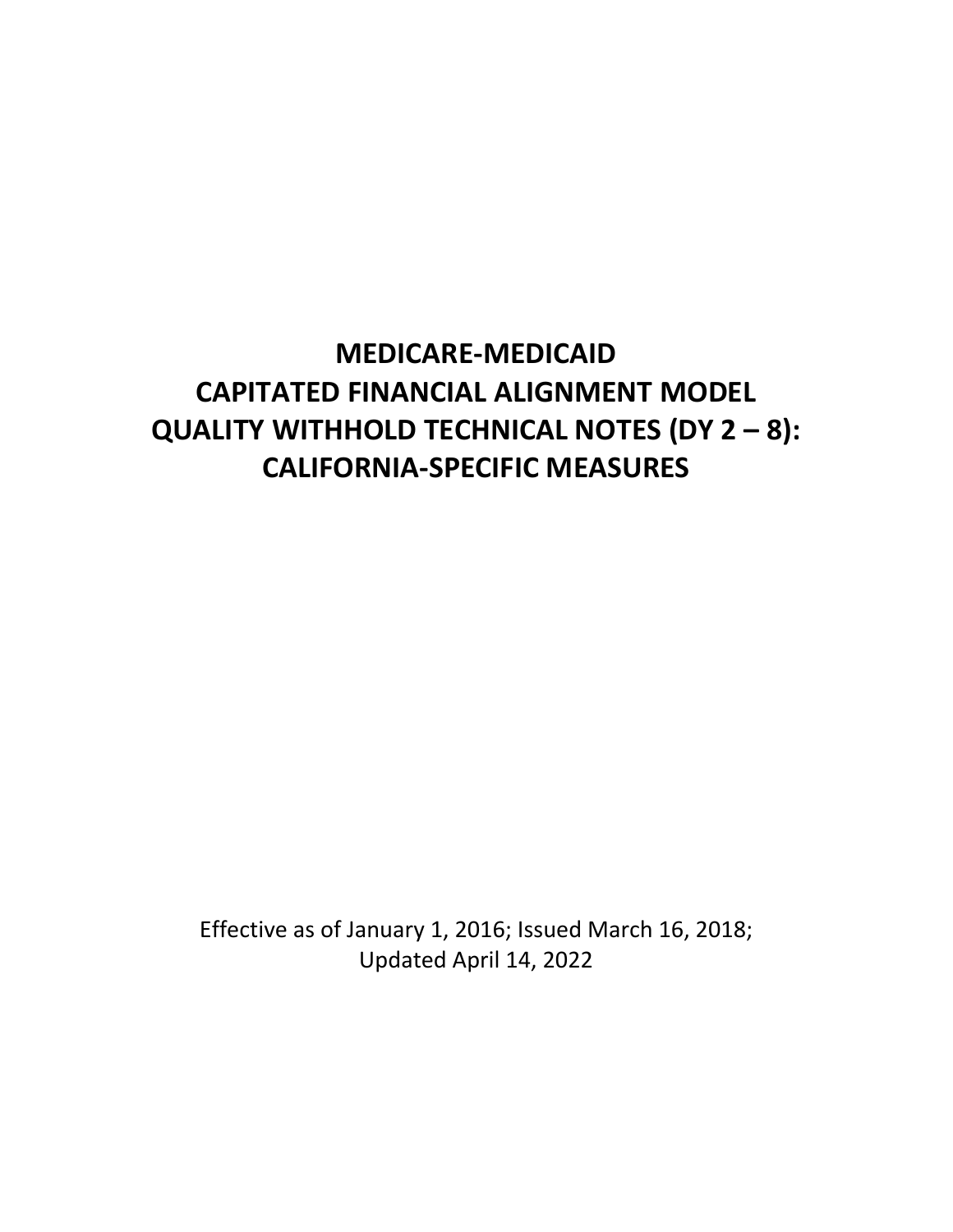### **Attachment D California Quality Withhold Measure Technical Notes: Demonstration Years 2 through 8**

## **Introduction**

The measures in this attachment are quality withhold measures for all Medicare-Medicaid Plans (MMPs) in the California Cal MediConnect Demonstration for Demonstration Years (DY) 2 through 8. These statespecific measures directly supplement the [Medicare-Medicaid Capitated Financial Alignment Model CMS](https://www.cms.gov/files/document/mmpqualitywithholdtechnicalnotesdy2-9.pdf)  [Core Quality Withhold Technical Notes for DY 2 through 9.](https://www.cms.gov/files/document/mmpqualitywithholdtechnicalnotesdy2-9.pdf)

DY 2 through 8 in the California Cal MediConnect Demonstration are defined as follows:

| Year            | <b>Dates Covered</b>                |
|-----------------|-------------------------------------|
| DY <sub>2</sub> | January 1, 2016 - December 31, 2016 |
| DY <sub>3</sub> | January 1, 2017 - December 31, 2017 |
| DY <sub>4</sub> | January 1, 2018 - December 31, 2018 |
| DY <sub>5</sub> | January 1, 2019 - December 31, 2019 |
| DY <sub>6</sub> | January 1, 2020 - December 31, 2020 |
| DY <sub>7</sub> | January 1, 2021 - December 31, 2021 |
| DY <sub>8</sub> | January 1, 2022 - December 31, 2022 |

Information about the applicable demonstration years for each state-specific measure, as well as benchmarks and other details, can be found in the measure descriptions below. Note that CMS and the State may elect to adjust the benchmarks or other details based on additional analysis or changes in specifications. Stakeholders will have the opportunity to comment on any substantive changes prior to finalization.

## *Variations from the CMS Core Quality Withhold Technical Notes*

CMS core quality withhold measure CW13 evaluates both the frequency of encounter submissions (i.e., at least monthly) and timeliness of encounter submissions (i.e., within 180 days of the ending date of service). For California MMPs, the CW13 analysis was modified as follows:

- For DY 2, California MMPs were evaluated only on the frequency of Medicare encounter submissions starting with September 2016.
- For DY 3, California MMPs were evaluated on the frequency and timeliness of Medicare encounter submissions for the full calendar year. California MMPs were also evaluated on the frequency of Medicaid encounter submissions starting with June 2017.

California MMPs will be evaluated according to the full CW13 criteria for DY 4 through DY 8.

## *Applicability of the Gap Closure Target to the State-Specific Quality Withhold Measures*

The gap closure target methodology as described in the CMS Core Quality Withhold Technical Notes for DY 2 through 9 **will** apply to the state-specific measures contained in this attachment, unless otherwise noted in the measure descriptions below.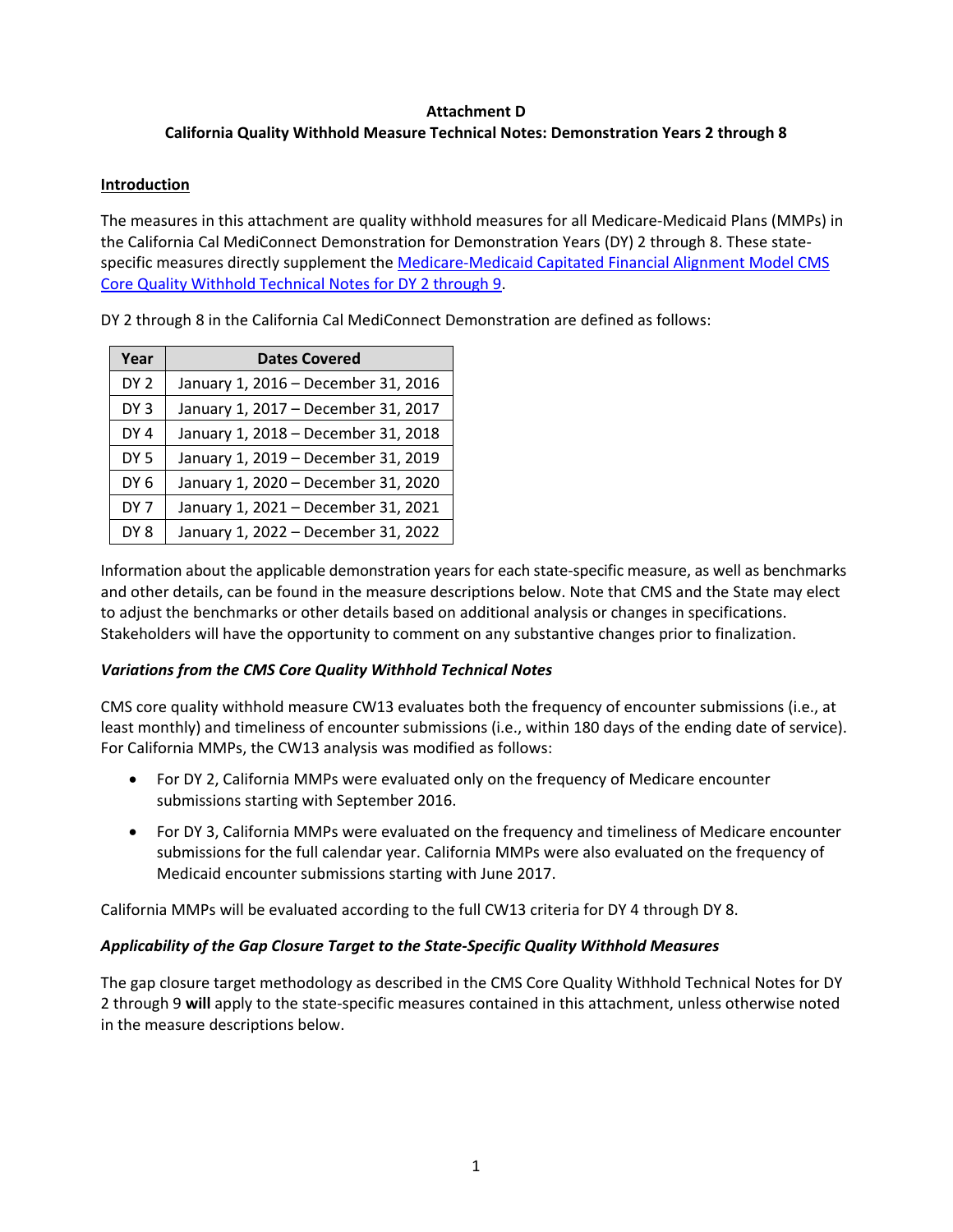#### **California-Specific Measures: Demonstration Years 2 through 8**

| Description:                     | Percent of members receiving Medi-Cal specialty mental health services that<br>received care coordination with the primary mental health provider                                                                                                                                                                                                                                                                                                                                                                                     |
|----------------------------------|---------------------------------------------------------------------------------------------------------------------------------------------------------------------------------------------------------------------------------------------------------------------------------------------------------------------------------------------------------------------------------------------------------------------------------------------------------------------------------------------------------------------------------------|
| Metric:                          | Measure CA1.7 of Medicare-Medicaid Capitated Financial Alignment Model<br>Reporting Requirements: California-Specific Reporting Requirements                                                                                                                                                                                                                                                                                                                                                                                          |
| Measure Steward/<br>Data Source: | State-defined measure                                                                                                                                                                                                                                                                                                                                                                                                                                                                                                                 |
|                                  |                                                                                                                                                                                                                                                                                                                                                                                                                                                                                                                                       |
| NQF#:                            | N/A                                                                                                                                                                                                                                                                                                                                                                                                                                                                                                                                   |
| Applicable Year:                 | DY <sub>3</sub>                                                                                                                                                                                                                                                                                                                                                                                                                                                                                                                       |
| <b>Utilizes Gap Closure:</b>     | No                                                                                                                                                                                                                                                                                                                                                                                                                                                                                                                                    |
| Benchmark:                       | Performance rate achieved by the highest scoring MMP minus ten<br>percentage points                                                                                                                                                                                                                                                                                                                                                                                                                                                   |
| Notes:                           | For quality withhold purposes, this measure is calculated as follows:                                                                                                                                                                                                                                                                                                                                                                                                                                                                 |
|                                  | Denominator: Two times the total number of members receiving Medi-Cal<br>specialty mental health services, excluding the total number of members for<br>whom the MMP was unable to reach the member's county mental health<br>provider/county clinic for the purpose of care coordination of the member's<br>mental health needs and the total number of members the MMP was unable<br>to reach for the purpose of care coordination of the member's mental health<br>needs ([Data Element A x 2] - Data Element B - Data Element D). |
|                                  | Numerator: The total number of members for whom the MMP successfully<br>contacted the member's county mental health provider/county clinic for the<br>purpose of care coordination of the member's mental health needs plus the<br>total number of members the MMP successfully contacted for the purpose<br>of care coordination of the member's mental health needs (Data Element C<br>+ Data Element E).                                                                                                                           |
|                                  | Measure: CAW7 - Behavioral Health Shared Accountability Outcome Measure                                                                                                                                                                                                                                                                                                                                                                                                                                                               |
| Description:                     | Reduction in emergency department use for seriously mentally ill and<br>substance use disorder members                                                                                                                                                                                                                                                                                                                                                                                                                                |
| Metric:                          | Measure CA4.1 of Medicare-Medicaid Capitated Financial Alignment Model<br>Reporting Requirements: California-Specific Reporting Requirements                                                                                                                                                                                                                                                                                                                                                                                          |
| Measure Steward/<br>Data Source: | State-defined measure                                                                                                                                                                                                                                                                                                                                                                                                                                                                                                                 |
| NQF#:                            | N/A                                                                                                                                                                                                                                                                                                                                                                                                                                                                                                                                   |
| <b>Applicable Years:</b>         | DY 2 through 8                                                                                                                                                                                                                                                                                                                                                                                                                                                                                                                        |

# **Measure: CAW6 – Behavioral Health Shared Accountability Process Measure**

Utilizes Gap Closure: Yes

Benchmark: 10% decrease in the performance rate for the measurement year compared to the performance rate for the baseline year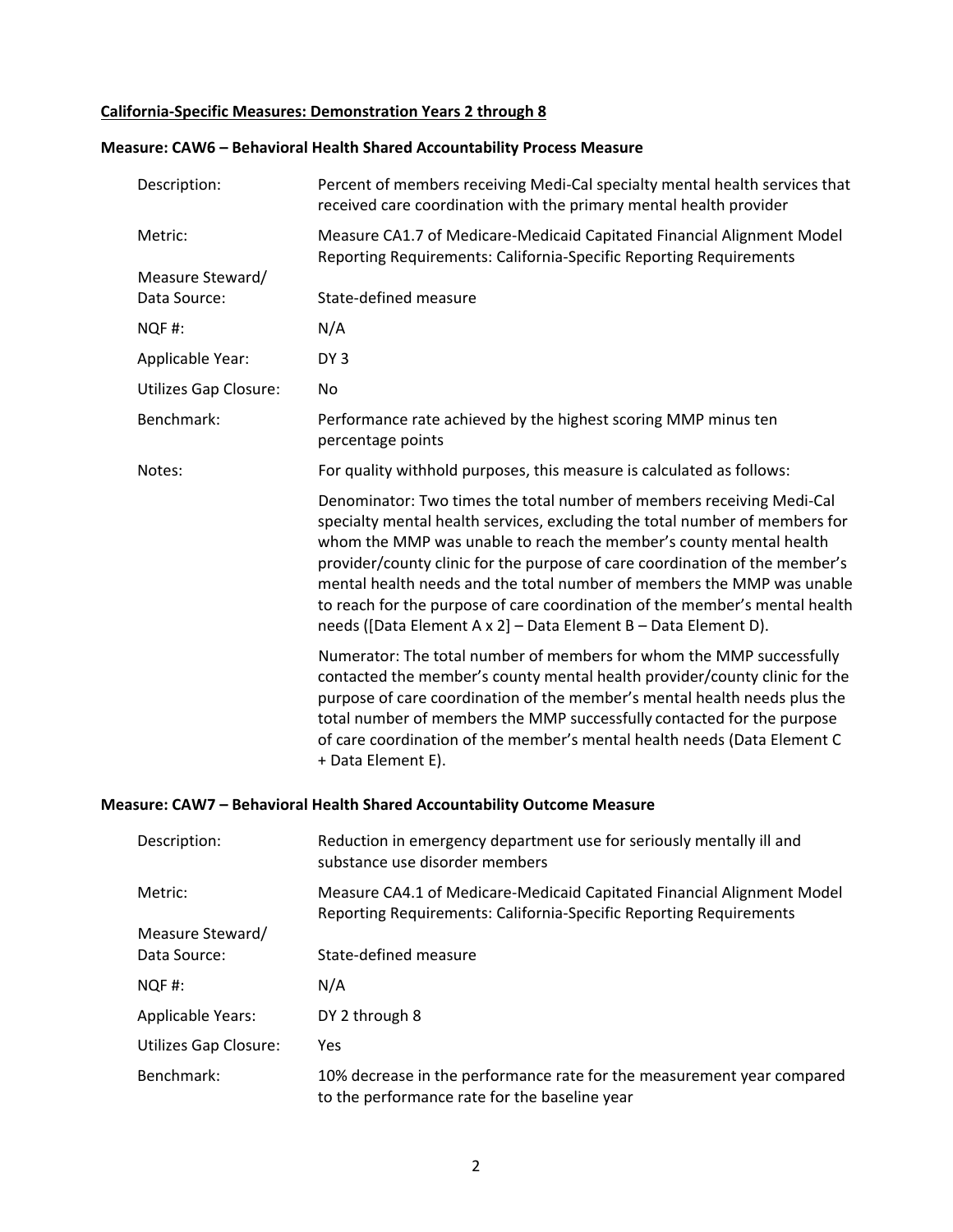| Notes: | For DY 2 through 5, Calendar Year (CY) 2015 will serve as the baseline year,<br>except for MMPs that began operating in CY 2015 or added a new service<br>area in CY 2015. For those MMPs, this measure will apply as a quality<br>withhold starting in DY 3, with CY 2016 serving as the baseline year for DY 3<br>through 5. |
|--------|--------------------------------------------------------------------------------------------------------------------------------------------------------------------------------------------------------------------------------------------------------------------------------------------------------------------------------|
|        | For DY 6 through 8, CY 2018 will serve as the baseline year for all MMPs.                                                                                                                                                                                                                                                      |
|        | For quality withhold purposes, this measure is calculated as follows:                                                                                                                                                                                                                                                          |
|        | Denominator: The total number of member months for members enrolled<br>for at least five months with an indication of either serious mental illness or<br>substance use disorder (Data Element B).                                                                                                                             |
|        | Numerator: The total number of emergency department visits (Data<br>Element C).                                                                                                                                                                                                                                                |
|        | The quotient will be multiplied by 1,000 to determine the rate per 1,000<br>member months.                                                                                                                                                                                                                                     |

#### **Measure: CAW8 – Documentation of Care Goals**

| Description:             | Percent of members with documented discussions of care goals                                                                                                                                                                                                             |
|--------------------------|--------------------------------------------------------------------------------------------------------------------------------------------------------------------------------------------------------------------------------------------------------------------------|
| Metric:                  | Measure CA1.6 of Medicare-Medicaid Capitated Financial Alignment Model<br>Reporting Requirements: California-Specific Reporting Requirements                                                                                                                             |
| Measure Steward/         |                                                                                                                                                                                                                                                                          |
| Data Source:             | State-defined measure                                                                                                                                                                                                                                                    |
| NQF#:                    | N/A                                                                                                                                                                                                                                                                      |
| <b>Applicable Years:</b> | DY 2 through 8                                                                                                                                                                                                                                                           |
| Utilizes Gap Closure:    | Yes                                                                                                                                                                                                                                                                      |
| Benchmarks:              | DY 2 and 3:55%<br>DY 4:60%<br>DY 5:65%<br>DY 6 through 8: 95%                                                                                                                                                                                                            |
| Notes:                   | For quality withhold purposes, this measure is calculated as follows:                                                                                                                                                                                                    |
|                          | Denominator: The total number of [sampled] members with an initial<br>Individualized Care Plan (ICP) completed during the reporting period plus<br>the total number of [sampled] existing ICPs revised during the reporting<br>period (Data Element B + Data Element E). |
|                          | Numerator: The total number of members with at least one documented<br>discussion of care goals in the initial ICP plus the total number of revised<br>ICPs with at least one documented discussion of new or existing care goals<br>(Data Element C + Data Element F).  |

## **Measure: CAW9 – Interaction with Care Team**

Description: Percent of members who have a care coordinator and have at least one care team contact during the reporting period